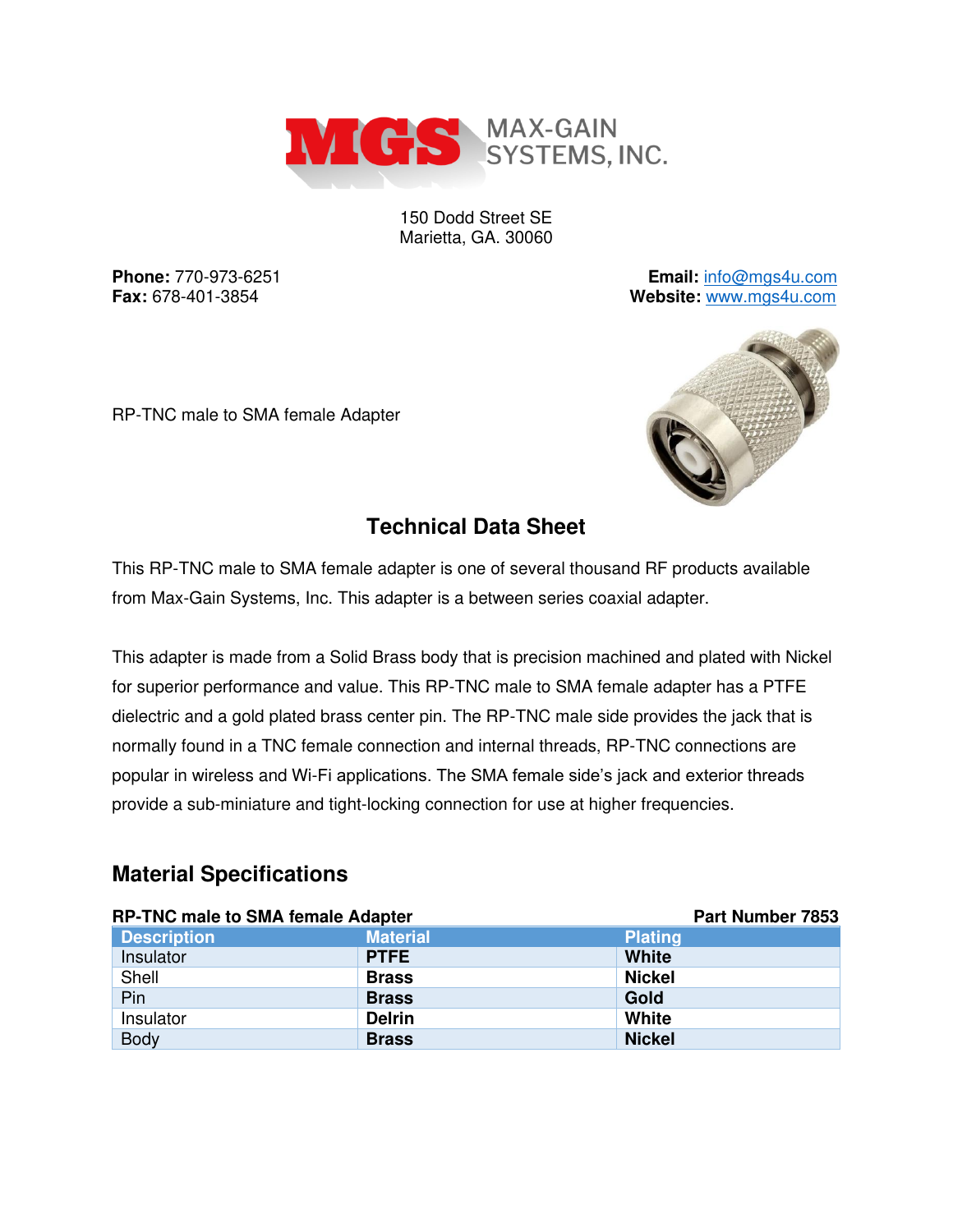# **Mechanical Specifications**

| <b>Size</b> | <b>Dimension</b>          |
|-------------|---------------------------|
| Length      | 1.10 in $(28 \text{ mm})$ |
| Width       | $0.57$ in (14.5 mm)       |
| Height      | $0.57$ in $(14.5$ mm)     |
| Weight      | $0.5$ oz (14 g)           |

## **Environmental Specifications**

| Temperature            | <b>Spec</b>           |
|------------------------|-----------------------|
| <b>Operating Range</b> | $-65$ to $+165$ deg C |

## **Compliance Certifications** (see product page for current documentation)

**Availability** Click the following link (or enter part number in the "SEARCH" bar at the top of any page of the website) to obtain additional part information including price, inventory and certifications: [https://mgs4u.com/product/rp-tnc-male-to-sma-female-adapter-](https://mgs4u.com/product/rp-tnc-male-to-sma-female-adapter-7853/?v=7516fd43adaa)[7853/?v=7516fd43adaa](https://mgs4u.com/product/rp-tnc-male-to-sma-female-adapter-7853/?v=7516fd43adaa)